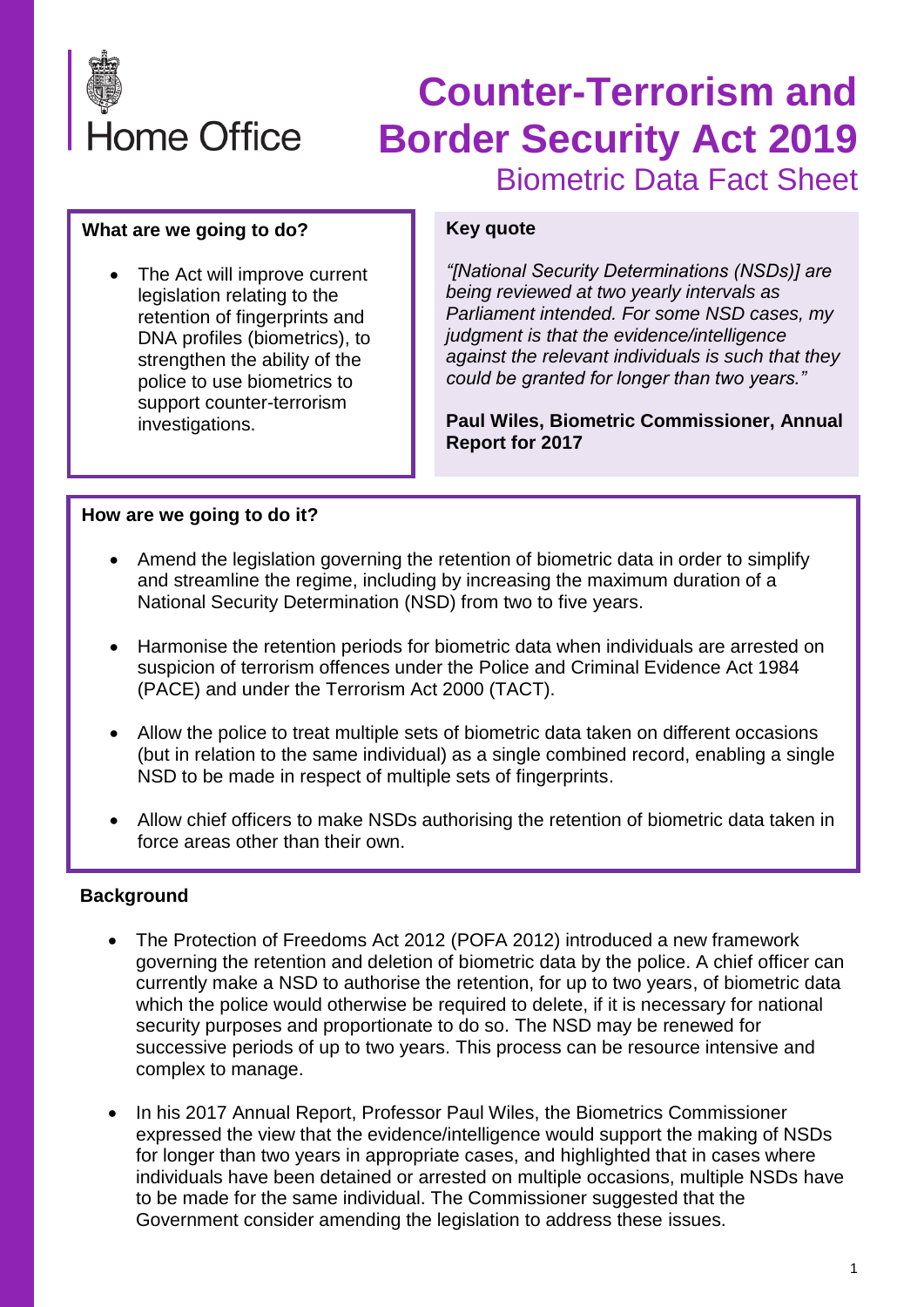

# **Counter-Terrorism and Border Security Act 2019** Biometric Data Fact Sheet

- Many planned arrests on suspicion of terrorism offences are made under the standard power of arrest in PACE, because the longer period of pre-charge detention and other exceptional powers available following arrest under TACT (on suspicion of being a terrorist) are not necessary. However, biometric data taken following a terrorism arrest under PACE cannot be retained if the person is not charged, whereas if the same individual is arrested under TACT their data can automatically be retained for three years. This change will bring the rules applying to the retention of biometric data of persons arrested for terrorism offences under PACE into line with those applying to persons arrested for the same offences under TACT.
- Currently, if an individual is arrested and their fingerprints are taken on different occasions, these would have to be managed as multiple sets of fingerprints - each with its own deletion date, and each requiring its own duplicate NSD to be made if they are to be retained on national security grounds, despite referring to the same individual. This increases the workload associated with managing the data, creates unnecessary complication and brings an increased risk of error. The Act will allow a single NSD to be made authorising the retention of multiple sets of fingerprints relating to the same individual thus ensuring consistency of treatment and reducing the workload for police, without any increased intrusion into the individual's privacy.
- At present an NSD can only be made by the chief officer of the force where the biometric data in question was taken. Where multiple sets of biometrics are taken by different forces, this can mean that multiple chief officers have to consider the same case in order to make multiple NSDs. The Act will allow a chief officer to make an NSD in relation to data taken outside their force area, ensuring that a single decision is taken by the chief officer best placed to do so, for example, because their force is investigating the individual.

## **What is Biometric Data?**

• Biometric Data is the term used for fingerprints and DNA profiles (unique identifiers derived from a physical sample of DNA, which is destroyed once the profile is made). Biometrics can be used to identify a particular individual, and are routinely used by the police in all kinds of criminal cases.

## **Who is subject to a National Security Determination?**

• An individual may be subject to a National Security Determination if, on the basis of risk assessments and intelligence, a chief officer determines that it is necessary and proportionate

in the circumstances of the particular case to retain their biometrics for the purpose of national security.

## **Why is the length of a NSD increasing from two to five years?**

• Suspected terrorists will generally pose an enduring threat to national security. This extended period will strike a better balance between ensuring there is regular review of the retention of biometrics, subject to safeguards, and more effectively enabling the police to use the data to support investigations. It will reduce the burden of having to review the retention of data more frequently than is necessary.